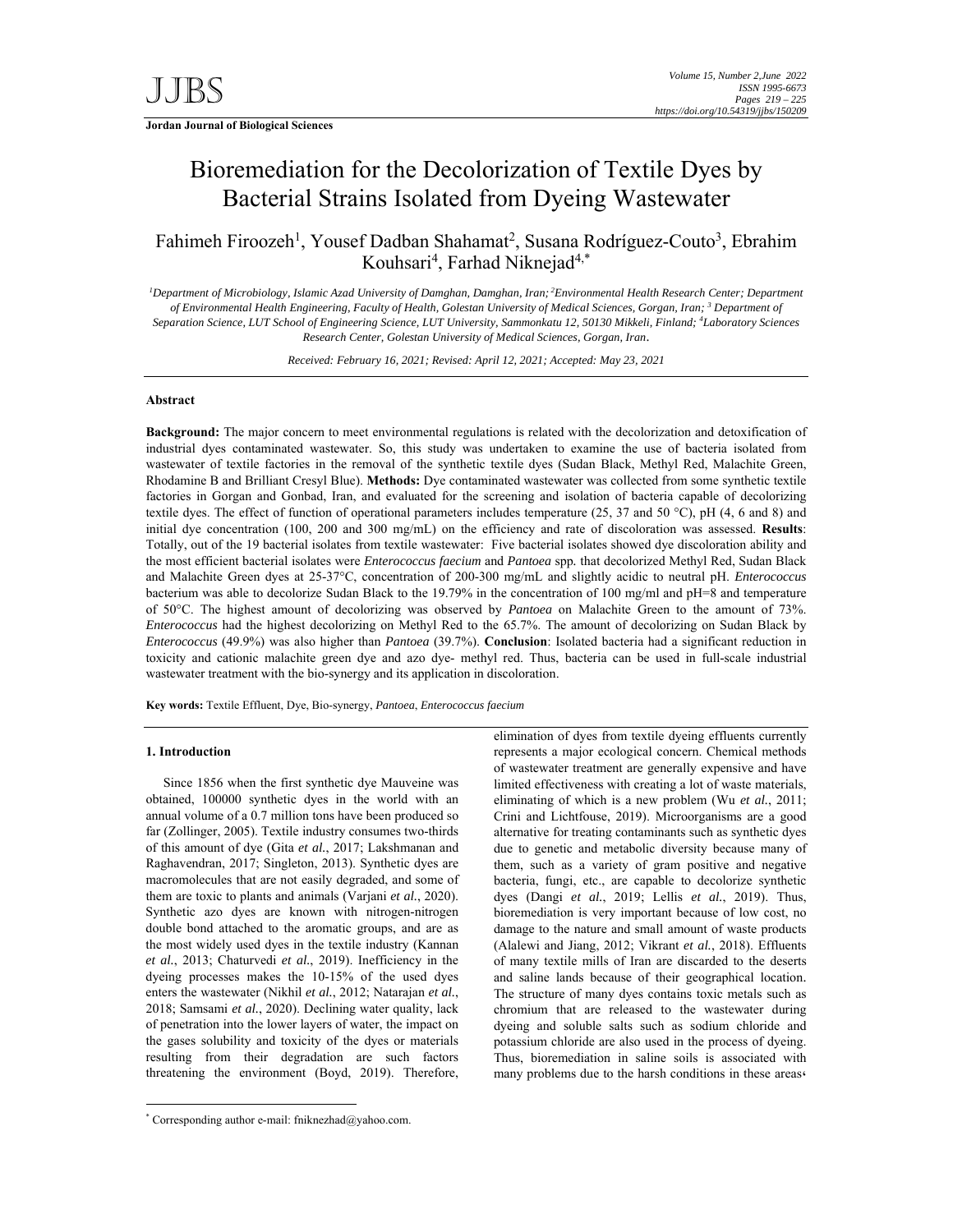and the only microorganisms are capable of solving it that can withstand the harsh conditions and grow and operate in which. Therefore, the use of halophilic and halotolerant bacteria is considered as a good choice for treating such effluents because halophilic and halotolerant bacteria show high tolerance in harsh environmental conditions such as high content of salt and pollutants such as heavy metals and oxyanions. Halophilic and halotolerant bacteria have shown great success in bioremediation of contaminants from oil and toxic oxyanions (Solís *et al.*, 2012; Ghodake *et al.*, 2011; Romano-Armada *et al.*, 2020). Thus, the aim of this study was to evaluate the use of microorganisms isolated from industrial textile effluents in the Gorgan and Gonbad cities in Golestan province, Iran for the removal of different synthetic dyes.

## **2. Materials and methods**

## *2.1. Bacteria isolation and identification*

In this study, 86 samples from different devices and final effluent of textile factories in Gorgan and Gonbad, Iran were collected and transported to the laboratory under sterile conditions. Then, 10 mL of each sample was added to 100 mL of Tryptic Soy Broth medium (Merck, Germany) and were incubated for 24 h at 37°C. Then, the bacteria were identified as conventional microbiological methods (Mahon *et al.*, 2018; Murray *et al.*, 2020).

# *2.2. PCR-Based-Sequencing*

After the extracted purified genomic DNA, PCR was performed to amplify *tuf* gene using forward primer of 5'- GCCAGTTGAGGACGTATTCT-3' and reverse primer of 5'-CCATTTCAGTACCTTCTGGTAA-3'.

The amplification reaction was done in 25 μL containing 10 pmol of each primer, dNTP in 2.5 mM, 0.6 U of Taq polymerase, 2.5 μL of the DNA template and 15 mM MgCl2 buffer. The time and temperature cycle of thermocycler was as 15 minutes at 95 °C, then 35 cycles as 30 seconds at 95°C, 30 seconds at 56 °C and 45 seconds at 72 °C; and finally, 72 °C for 10 minutes (MyCycler Thermal Cycler, Bio-Rad, Munich, Germany) (Hwang *et al.*, 2011). Amplified products were pooled and purified were purified from agarose gel, and then they sequenced by a national instrumentation center for environmental management, South Korea (NICEM). Sequenced alignments were analyzed by the Basic Local Alignment Search Tool (BLAST) program and submitted to National Center Biotechnology Information (NCBI).

## *2.3. Dye discoloration*

Dyes were sterilized by 0.45 micro-filter and then were added to Tryptic Soy Broth medium. Then, the purified strains were added to the culture medium tubes containing 10 mL of decolorizing medium (containing 0.5 g of glucose, 2.5 g yeast extract and 5 mg dye in 100 mL). The tubes were inoculated with 1% bacteria (opacity of 0.5

McFarland) and incubated at 37°C. Five different dyes (Sudan Black, Methyl Red, Malachite Green, Rhodamine B and Brilliant Cresyl Blue) were used (R Rohban *et al.*, 2009). Sudan Black (C<sub>29</sub>H<sub>24</sub>N<sub>6</sub>) is a non-fluorescent, fatsoluble and thermostable azo dye that is used for staining neutral triglycerides, lipids and some lipoproteins. It seems as a dark brown to black powder with the maximum absorption at 596-605 nm and melting point of 120-124 °C. Methyl Red (2-(N,N-dimethyl-4-aminophenyl) azobenzenecarboxylic acid) that is also called as C.I. Acid Red 2 is an indicator dye that turns red in acidic solutions. Methyl Red is an azo dye as dark red crystalline powder. Methyl Red is a pH indicator. Malachite Green is an organic compound that is used as a pigment and is used as an antimicrobial agent in aquaculture controversially. It is commercially used for staining materials such as silk, leather and paper. Among the 19 isolated strains, the 5 strains were able to decolorize that were selected based on the degree of decolorizing. All strains were investigated separately at the effect of different temperature (25, 37 and 50°C), different initial dye concentration (100, 200 and 300 mg/L) and different pH (4, 6 and 8) on dye discoloration was assessed. All experiments were performed two times and mediums with dyes and noninoculated mediums with dyes used as a blank. Due to the lack of decolorizing on Rhodamine B and Brilliant Cresyl Blue, these two dyes were deleted, and the process was continued with three other dyes (Rohban *et al.*, 2009).

# *2.4. Determination of dye discoloration*

The maximum absorption wavelength of each dye determines by the spectrophotometer in the range of 200 to 800 nm. Then it was plotted the chart of each dye according to the amount of absorption in the wavelength of maximum absorbance and concentration of dye in the medium. Absorption of each dye in the wavelength of maximum absorption was measured, and the percentage of discoloration was calculated in accordance with the following formula (Pathak *et al.*, 2014; Rahimi *et al.*, 2016).

Percentage of discoloration: (The obtained OD - The initial OD)/ initial OD  $\times$  100

# **3. Results**

Based on biochemical tests and molecular methods, some species of *Pantoea* genus and Gram-positive cocci, *Enteroccus faecium* were identified (Table 1).

The percentages of discoloration in samples of Methyl Red, Sudan Black and Malachite Green dyes based on the absorption at 340 nm for different initial dye concentrations, temperatures and pHs are shown in Tables 2, 3 and 4, respectively. The highest discoloration percentages for all the tested dyes were attained for acidic to neutral pH values and room temperature (25ºC) and 37ºC.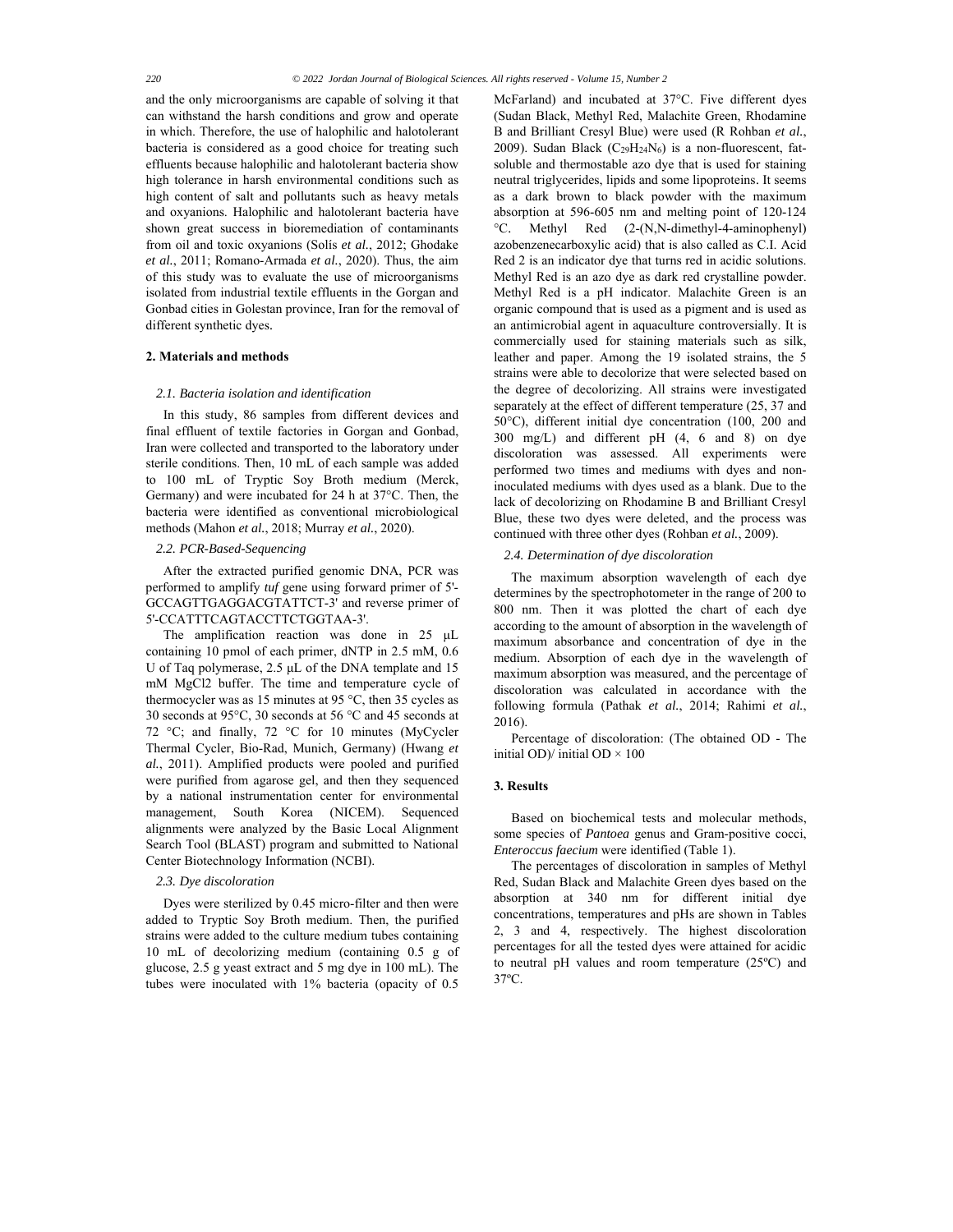**Table 1.** Identification of species of *Pantoea* genus and Gram-positive cocci, *Enteroccus faecium*

| No.            | <b>Sequencing Result</b>                                                                                                                                                                                                                                                                                                                                                                                                                                                                                                                                                | <b>BLAST</b>         |
|----------------|-------------------------------------------------------------------------------------------------------------------------------------------------------------------------------------------------------------------------------------------------------------------------------------------------------------------------------------------------------------------------------------------------------------------------------------------------------------------------------------------------------------------------------------------------------------------------|----------------------|
|                | CCATCCAAACCCCACGCCACAAAAAGCACCTTGGCCGCGAGTATAAGAAAGCCTT<br>CGGGTTGTAAAGTACTTTCACCGGGGAAGGAAAGCGATGGGGTTAATAGCCCCTTT<br>TATTGACGTGACCCGCAAAATAATCCACGCTAACTCCGCTGCCTACAACCTCGGT<br>AACTTTTATAAGGTGCCGGCTGTTCTTGACAACTTTCGGCGGGGTCGTGCACGCTC<br>GTGCTCCTGCTTCGATTCAATCTACACTTCCCCAATCTAAACGTAAGTTTACCTTTT<br>ACTTTAGACTAGGGTGGACCTCCACCCCATTCTTCAATACTACCGCCCACACTCCT<br>ATCTTCCATACTACTCACGTAACTCGTGTTTTTAACTTACTACAGGACTTGATGAT<br>GGATCTTTAACTTACTAGACCTAATCGCAACCTCAAGTTTAATTTAAATTCATCAT<br>ATCCTTCTCTTTTAAAATTTCTTCTCTGTCTCTTCATTTTCCACCGTCATTCCTTCTT<br><b>TCA</b> | Pantoea sp.          |
| $\overline{2}$ | AAATTGGCGGGACTGTTGCTACAGGTCGTGTTGACGTGGACAAGTTCGCGTTGGT<br>GACGAAGTTGAAGTTGTTGGTATTGCTGAAGAAACTTCAAAAACAACAGTTACTG<br>GTGTTGAAATGTTCCGTAAATTGTTAGACTACGCTGAAGCTGGAGACAACATTGG<br>TGCTTTACTACGTGGTGTTGCACGTGAAGACATCCAACGTGGACAAGTTTTAGCTA<br>AACCAGGTACAATCACACCTCATACAAAATTCTCTGCAGAAGTATACGTGTTGAC<br>TACTTCCGTACAACTGACGTAACAGGTGTTGTTGAATTACCAGAAGGTACTGAAA<br>TGGAAAAGGAAAAATTAGGGAAAAGATTTTTTTTTTTAATTATAA                                                                                                                                                        | Enterococcus faecium |
| 3              | AATTGGGGGGGTCTGTTGCTACGGTCGTGTTGACGTGGACAAGTTCGCGTTGGTG<br>ACGAAGTTGAAGTTGTTGGTATTGCTGAAGAAACTTCAAAAACAACAGTTACTGG<br>TGTTGAAATGTTCCGTAAATTGTTAGACTACGCTGAAGCTGGAGACAACATTGGT<br>GCTTTACTACGTGGTGTTGCACGTGAAGACATCCAACGTGGACAAGTTTTAGCTA<br>AACCAGGTACAATCACACCTCATACAAAATTCTCTGCAGAAGTATACGTGTTGAC<br>TACTTCCGTACAACTGACGTAACAGGTGTTGTTGAATTACCAGAAGGTACTGAAA<br>TGGAAGGAGGTTGTTAACTTATCAGGAGGGCCCGTGAGTGGAAC                                                                                                                                                          | Enterococcus faecium |

**Table 2.** Discoloration percentage of Methyl Red at different initial dye concentrations, temperatures and pH values by *E. faecium* and *Pantoea* sp.

| Dye    | The initial<br>concentration<br>(mg/L) | pH | $25^{\circ}$ C | $37^{\circ}$ C |              |          | $50\,\mathrm{°C}$ |          |
|--------|----------------------------------------|----|----------------|----------------|--------------|----------|-------------------|----------|
|        |                                        |    | Enterococcus   | Pantoea        | Enterococcus | Pantoea  | Enterococcus      | Pantoea  |
| Methyl | 100                                    | 4  | 4.3%           | 12.06%         | $4.3\%$      | $9.04\%$ | $0.00\%$          | 2.51%    |
| Red    |                                        | 6  | $9.1\%$        | 26.02%         | $7.3\%$      | 28.31%   | $0.00\%$          | $0.00\%$ |
|        |                                        | 8  | 43.99%         | $9.02\%$       | 1.34%        | 11.45%   | $0.00\%$          | $0.00\%$ |
|        | 200                                    | 4  | 14.33%         | 16.57%         | 13.16%       | 26.28%   | 0.00              | 18.85%   |
|        |                                        | 6  | 54.43%         | 49.22%         | $12.11\%$    | 45.87%   | 0.00              | 15.93%   |
|        |                                        | 8  | 65.78%         | 49.74%         | 28.62%       | 42.21%   | 28.22%            | $0.00\%$ |
|        | 300                                    | 4  | $0.00\%$       | 14.09%         | $0.00\%$     | 14.09%   | $0.00\%$          | $0.00\%$ |
|        |                                        | 6  | $0.00\%$       | $9.55\%$       | $0.00\%$     | $9.55\%$ | $0.00\%$          | $0.00\%$ |
|        |                                        | 8  | $0.00\%$       | $0.00\%$       | $0.00\%$     | $0.00\%$ | $0.00\%$          | $0.00\%$ |

**Table 3.** Discoloration percentage of Sudan Black at different initial dye concentrations, temperatures and pH values by *E. faecium* and *Pantoea* sp.

| Dye          | The initial<br>concentration<br>(mg/L) | pH             | $25^{\circ}$ C |          | $37^{\circ}$ C |          | $50^{\circ}$ C |          |
|--------------|----------------------------------------|----------------|----------------|----------|----------------|----------|----------------|----------|
|              |                                        |                | Enterococcus   | Pantoea  | Enterococcus   | Pantoea  | Enterococcus   | Pantoea  |
| Sudan        | 100                                    | 4              | 26.08%         | $0.00\%$ | 29.34%         | $0.00\%$ | 5.34%          | $0.00\%$ |
| <b>Black</b> |                                        | 6              | 28.88%         | 18.85%   | 37.03%         | 22.13%   | $0.00\%$       | $0.00\%$ |
|              |                                        | 8              | 44.67%         | 35.29%   | 46.19%         | 39.70 %  | 19.79%         | 8.08%    |
|              | 200                                    | $\overline{4}$ | 24.21%         | $0.00\%$ | $0.00\%$       | $0.00\%$ | 24.21%         | $0.00\%$ |
|              |                                        | 6              | 49.96%         | 28.99%   | $0.00\%$       | 34.31%   | 32.10%         | $0.00\%$ |
|              |                                        | 8              | 43.60%         | 13.18%   | $0.00\%$       | 18.13%   | 43.12%         | $0.00\%$ |
|              | 300                                    | $\overline{4}$ | $7.3\%$        | $0.00\%$ | $7.3\%$        | $0.00\%$ | 7.1%           | $0.00\%$ |
|              |                                        | 6              | $0.00\%$       | $0.00\%$ | $0.00\%$       | $0.00\%$ | $0.00\%$       | $0.00\%$ |
|              |                                        | 8              | 43.25%         | $0.00\%$ | 23.41%         | $0.00\%$ | $0.00\%$       | $0.00\%$ |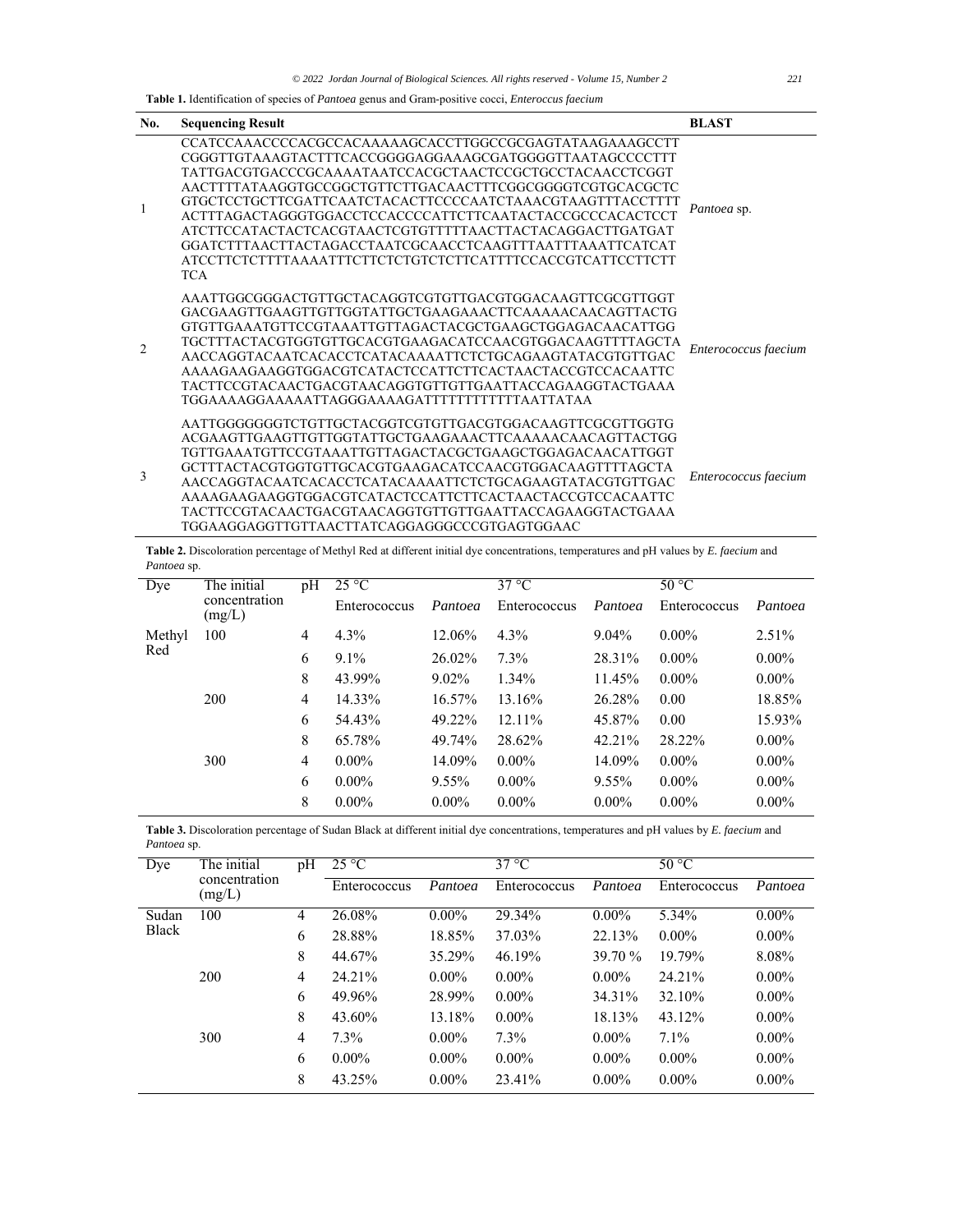*222 © 2022 Jordan Journal of Biological Sciences. All rights reserved - Volume 15, Number 2*

| Table 4. Discoloration percentage of Malachite Green at different initial dye concentrations, temperatures and pH values by E. faecium and |  |
|--------------------------------------------------------------------------------------------------------------------------------------------|--|
| Pantoea sp.                                                                                                                                |  |

| Dye       | The initial<br>concentration<br>(mg/L) | pH             | $25^{\circ}$ C |          | $37^{\circ}$ C |          | 50 °C        |          |
|-----------|----------------------------------------|----------------|----------------|----------|----------------|----------|--------------|----------|
|           |                                        |                | Enterococcus   | Pantoea  | Enterococcus   | Pantoea  | Enterococcus | Pantoea  |
| Malachite | 100                                    | 4              | 5.6%           | $0.00\%$ | $0.00\%$       | $0.00\%$ | $0.00\%$     | $0.00\%$ |
| Green     |                                        | 6              | 22.33%         | $0.00\%$ | 26.21%         | $0.00\%$ | 2.9%         | $0.00\%$ |
|           |                                        | 8              | 41.84%         | $0.00\%$ | 42.55%         | $0.00\%$ | 41.84%       | $0.00\%$ |
|           | 200                                    | $\overline{4}$ | 2.81%          | $8.6\%$  | $0.00\%$       | 10.75%   | $0.00\%$     | 7.52%    |
|           |                                        | 6              | $0.00\%$       | 8.8%     | $0.00\%$       | 12%      | $0.00\%$     | 8.8%     |
|           |                                        | 8              | 25.73%         | 71.53%   | 44.85%         | 18.13%   | 25%          | $0.00\%$ |
|           | 300                                    | $\overline{4}$ | $0.00\%$       | $7.05\%$ | $0.00\%$       | $9.4\%$  | $0.00\%$     | $9.4\%$  |
|           |                                        | 6              | $0.00\%$       | $0.00\%$ | $0.00\%$       | $0.00\%$ | $0.00\%$     | $0.00\%$ |
|           |                                        | 8              | 28.08%         | 73.87%   | 32.87%         | 73.87%   | 32.19%       | $0.00\%$ |

## *3.1. Effect of pH on dye discoloration*

The highest decolorizing percentage of Methyl Red and Malachite Green for both bacteria (i.e. *Pantoae* sp. and *E. faecium*) was attained at pH 8. As for Sudan Black, the highest discoloration was achieved at pH 8 for *Pantoea* sp. and at pH 6 for *E. faecium*.

#### *3.2. Effect of temperature on dye discoloration*

The highest decolorizing percentage of Methyl Red for both bacteria was attained at 25°C, whereas for Sudan Black it occurred at 37ºC for *Pantoea* sp. and at 25ºC for *E. faecium*. As for Malachite Green, highest discoloration was achieved at 37 °C for *E. faecium* and at 25 °C and 37 °C for *Pantoea* sp.

# *3.3. Effect of initial dye concentration on dye discoloration*

Both bacteria showed the highest Methyl Red discoloration at a concentration of 200 mg/L. The highest Sudan Black discoloration was attained at 100 mg/L for *Pantoea* sp and at 200 mg/L for *E. faecium* whereas Malachite Green was highest decolorized at the concentrations of 200 mg/L and 300 mg/L for *E. faecium* and *Pantoea* sp., respectively.

## *3.4. Effect of bacteria type on dye discoloration*

According to the results obtained, both *E. faecium* and *Pantoea* spp. showed high ability in dye discoloration at 25 and 37 °C, initial dye concentrations of 200-300 mg/L, and pH values from slightly acidic to neutral. But *E. faecium* decolorized Sudan Black by 19.79% at an initial dye concentration of 100 mg/L, pH=8 and 50 °C. It also had discoloration ability in the concentration of 200 mg/L at 50  $^{\circ}$ C and pH of 4, 6 and 8 to the extent of 24.21%, 32.10% and 43.12%, respectively. Methyl Red was decolorized at a temperature of 50  $^{\circ}$ C and pH=8 by 28.22% and Malachite Green was decolorized at three initial dye concentrations (100, 200 and 300 mg/L) at pH=8 and a temperature of 50 °C by 41.84%, 25% and 32.19%.

# **4. Discussion**

Azo dyes are the largest group of synthetic dyes that are about 60-70% of all organic dyes in the world. These dyes have a great performance and are used in various industries such as textile, pharmaceutical and cosmetics

industries, as well as food, paper, leather and painting industries. However, the negative aspects of these dyes and the risks may have for human health and the environment are not considered more and this may cause the disorder in nature in the not-too-distant future. Based on the findings of this study, the highest amount of discoloration was observed by *Pantoea* sp. bacterium on Malachite Green (73.87%) followed by *E. faecium* on Methyl Red (65.78%). The amount of discoloration on Sudan Black by *E. faecium* (49.96%) was higher than by *Pantoea* sp. (39.7%).

*Enterococcus* bacteria had the highest discoloration of Methyl Red at the concentration of 200 mg/L, the pH of 8 and 6, as the 65.78% and 54.43%, respectively. It had the highest discoloration on Sudan Black at the concentration of 200 mg/L,  $pH=6$  to the 49.96%; and so, the discoloration of 44.85% was for Malachite Green at the concentration of 200 mg/L and pH=8. Overall, this study is consistent with other studies more closely and found that the experimental conditions of discoloration are almost identical for the isolated strains. The five dyes used in this study were isolated from the 19 strains, and two strains were not capable of decolorizing at experimental conditions including Rhodamine B and Brilliant Cresyl Blue in comparison with remaining three dyes of Methyl Red, Sudan Black and Malachite Green.

Adsorption and/or degradation are the two mechanisms responsible for dye decolorization by microorganisms (Ohadi *et al.*, 2020; Ghazvini *et al.*, 2016).

Due to the fact that the studies so far had wide variation in the type of dyes used for discoloration, the varying metabolic functions of the different bacterial isolates, and diversity of microbial species in the process of discoloration so the model described by other researchers may be different from each other؛ but all showed a positive trend for these activities in laboratory and research scale processes. Mujtaba Ali and her colleague in 2014 revealed that the ability of discoloration on crystal violet occurred with better percentage by *Pseudomonas aeruginosa*, *Clostridium perfringens* and *Proteus vulgaris* in the presence of organic compounds compared with inorganic compounds (Ali and Akthar, 2014).

In the present study, the presence of organic compounds was considered in the wastewater by default. Despite the difference in the type of dyes used and the type of decolorizer microorganisms, the decolorizing capability of bacterial strains will not be inevitable. Aftab et al.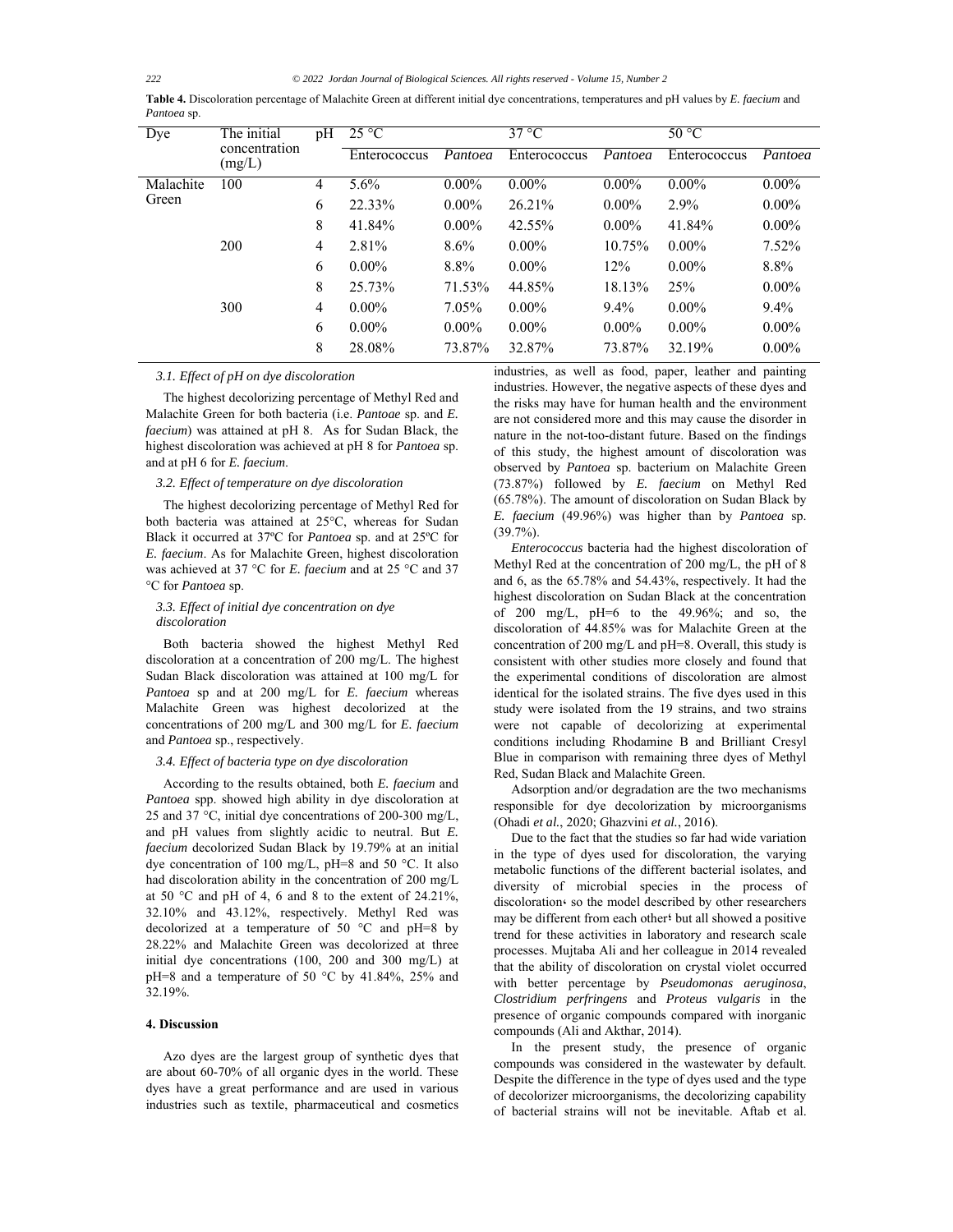performed a research in Pakistan in 2011 to study the ability of *Corynebacterium* sp. for discoloration and degradation of Reactive Black 5 and Yellow 15 dyes to the concentration of higher than 10 mg/ml and observed the growth of bacteria at 37 °C and pH=7. *Corynebacterium* indicated high azoreductase activity against Reactive Black 5 (68%) and Reactive Yellow 15 (80%) (Aftab *et al.*, 2011).

The amount of discoloration in any of the microorganisms tested during both studies reached 80 percent in special circumstances, which shows high degradation power on dyestuff by some microbes.

Discoloration performed at lower concentrations follows first-order kinetics and high concentrations have second-order kinetics. The calculated rate constants for lower concentrations show higher values. Evaluation of different results shows that different strains of *Pseudomonas* have various abilities for degradation of azo dyes in different concentrations which can be used based on the components and concentration of colors.

It is also the results of discoloration of azo dye of Acid Orange by *Staphylococcus hominis* RMLRT03 in the soil around the textile factories in Bushnell Haas medium (BHM) were showed that the bacterial strains were found by 16S rDNA sequence as *Staphylococcus hominis*. This strain of bacteria along with glucose supplement and yeast extract as an ancillary substrate shows good discoloration in terms of stillness. Optimal conditions for discoloration of Acid Orange by *Staphylococcus hominis* RMLRT03 was pH=7.0 and temperature of 35 °C in 60 hours' incubation. This bacterial strain can withstand high concentrations of Acid Orange dye to more than 600 mg/L. High discoloration activity under natural environmental conditions shows that bacterial strains have practical application in the treatment of wastewater containing dyes (Singh *et al.*, 2014).

In the other study in India isolated *Pseudomonas* bacteria from soil contaminated quickly was decolorized the Methyl Orange azo dye solution. This bacterium has a remarkable discoloration in a wide range of concentrations of dye (50 to 200 mg/L) and pH (6-10) and temperature (30-40 °C). In addition, Pseudomonas spp. demonstrated discoloration of Methyl Orange for more than four cycles with high discoloration (10-94%) (Shah *et al.*, 2013).

Another study has performed to discoloration and decomposition of azo dye of Remazol Black B by new strains of *Pseudomonas putida* in India. Results showed that the pH=7.0 and temperature of 35  $^{\circ}$ C was optimal conditions for discoloration because the maximum discoloration has been observed only in these conditions. The amount of 5 g/L glucose in the culture medium also showed maximum discoloration. The new isolate has grown well in high concentrations of dye (300 mg/L) and has had 97.12% discoloration during 48 hours, and it also withstands concentrations over 1000 mg/L dye. *P. putida* colorless cells and UV-visible spectroscopy analysis suggested that discoloration activity of bio-decomposition is not just through disabling adsorption. The above results showed that this bacterial strain can be used in biological treatment of textile wastewater under optimal conditions (Kannan *et al.*, 2013). Haidari-kashl et al. (2013) had performed a kinetic and comparative study on microbial degradation of azo dyes by *P. aeruginosa* and *P. putida*. In this study, four azo dyes including Acid Blue 113 (AB-

113), Basic Red 46 (BR-46), Direct Blue 151 (DB- 151), Direct Brown (DB-2) and a mixture of these four colors (Mix) were investigated for biodegradation by *P. aeruginosa* and *P. putida* at pH=7.2 and temperature of 30 °C. *P. aeruginosa* has fully decomposed AB-113 dye at all concentrations, BR-46 dye at concentrations of 0.1 and 0.2 g/L and DB-2 dye at concentrations of 0.1, 0.2 and 0.5 g/L. *P. putida* has completely decomposed the AB-113 dye at concentrations of 0.1 and 0.2 g/L and DB-2 dye in concentrations of 0.1 and 0.2 g/L. Also, a mixture of four dyes was degraded at a concentration of 0.1 g/L by *P. putida*. Discolorations performed at lower concentrations follow first-order kinetics and high concentrations follow second-order kinetics. The calculated rate constants for lower concentrations show higher values. Evaluation of different results showed that different of *Pseudomonas* strains have various abilities in decomposition of azo dyes in different concentrations which could be used based on components and concentrations of dyes (haidari kashl *et al.*, 2013).

Kumar et al. (2012) have examined discoloration of Red 3BN azo dyes by *Bacillus cereus* and *Bacillus megaterium* in ZZ Medium in India. Physico-chemical parameters such as carbon sources, nitrogen sources, temperature, pH and volume of injection for discoloration process were optimized by changing one of these parameters at a time. Optimal conditions for *B. cereus* was 1% sucrose, 25% peptone, pH=7, 37 °C and 8% inoculation and for *B. megaterium* was 1% glucose, 0.25% yeast extract, pH=6, 37 °C and 10% inoculation. Enhancement of discoloration under the above conditions was 93.64% for *B. cereus* and 96.88% for *B. megaterium* (Kumar and Bhat Sumangala, 2012).

Regarding the wide range of dyes with different structures, wastewater can mainly contain highly variable combinations. Currently, conventional treatment systems to remove dyes are available which are primarily dependent on the chemical and physical principles. In these ways, a large amount of sludge is produced due to the use of high levels of chemicals, so dyes do not disappear completely, and this is administratively difficult and costly. Thus, new approaches of microbial discoloration are economically efficient; they are also very valuable in terms of contribution to the health of the environment. In the past two decades, it has been performed considerable works aimed at using microorganisms as cleaning agents for environmental pollutants from dyeing wastewater of textile mills. According to the results obtained and the ability of bacteria isolated from decomposition of dyestuff in wastewater optimization of conditions for the use of these microorganisms or the same microorganisms in biological purification in wastewater containing industrial dyes can be an effective help in this process and reuse of reversible waters. Therefore, applicable and targeted studies on strains such as *Enterococcus*, *Pantoea* or other microbial species can help in achieving this importance in the long run. Therefore, these studies highlight prospect for the authorities of economically feasible, environmentalfriendly, effective and worthwhile approaches for treatment of textile industry waste waters. The principal benefit to use of bacteria is that they are easy to culture and can grow more rapidly as compared to other microbes. Future study is expected to focus in this significant area of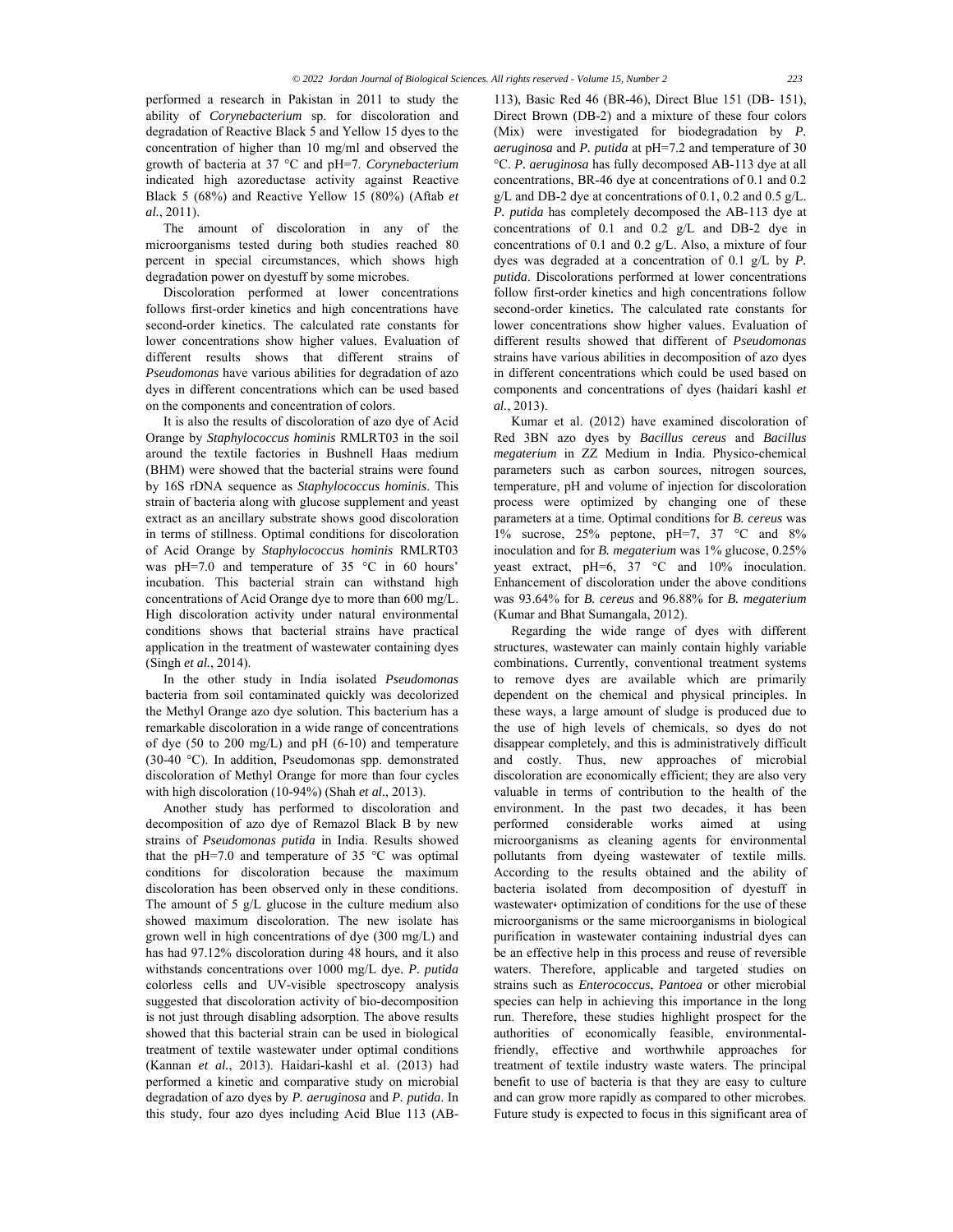microbial sciences to solve industry's environmental problems.

# **5. Conclusion**

Our observations emphasizes that *Enterococcus and Pantoea* as bioremediation have a good efficiency to remove toxic and cationic Malachite Green and azo dye of Methyl Red. Bacteria can be used in the full-scale textile wastewater treatments as bioaugmentation, decolorization, degradation and effectively and economically treat nonbiodegradable and toxic wastewaters. Nevertheless, more investigate is required to authenticate the process with particular interest.

# **Acknowledgments**

This study was a part of M. Sc. thesis entitled "Discoloration of dyes wastewater from industrial park of Gorgan by selected microorganism (fungi-bacteria) and identification with molecular methods"; which was submitted at Islamic Azad University of Damghan. The authors thank the members of microbial laboratory of Golestan University of Medical Sciences for their cooperation.

#### **Reference to a journal publication:**

Ogunseitan OA. 1998. Protein method for investigating mercuric reductase gene expression in aquatic environments. Appl Environ Microbiol., 64 (2): 695-702.

## **Reference to a book:**

Brown WY and White SR.1985. **The Elements of Style**, third ed. MacMillan, New York.

## **References**

Aftab U, Khan MR, Mahfooz M, Ali M, Aslam SH and Rehman A. 2011. Decolourization and degradation of textile azo dyes by Corynebacterium sp. isolated from industrial effluent. *Pakistan J. Zool.*, **43 (1)**:1-8.

Alalewi A and Jiang C. 2012. Bacterial influence on textile wastewater decolorization. *J. Environ. Prot.,* **3 (08)**: 889-991.

Ali SM and Akthar N. 2014. A study on bacterial decolorization of crystal violet dye by Clostridium perfringens, Pseudomonas aeruginosa and Proteus vulgaris. *Biol Sci.,* **4 (2)**: 89-96.

Boyd CE. 2019. **Water quality: an introduction**, third ed, Springer International Publishing. Switzerland.

Chaturvedi S. 2019. Azo Dyes Decolorization Using White Rot Fungi. *Res Rev J Microbiol Biotechnol.,* **8 (2)**: 9-19.

Crini G, Lichtfouse E. 2019. Advantages and disadvantages of techniques used for wastewater treatment. Environmental Chemistry Letters, *Springer Verlag*.,17 (1):145-155.

Dangi A, Sharma B, Hill R and Shukla P. 2019. Bioremediation through microbes: systems biology and metabolic engineering approach. *Crit Rev Biotechnol*., **39 (1)**: 79-98.

Ghazvini RD, Kouhsari E, Zibafar E, Hashemi SJ, Amini A and Niknejad F. 2016. Antifungal activity and aflatoxin degradation of Bifidobacterium bifidum and Lactobacillus fermentum against toxigenic Aspergillus parasiticus. *Open Microbiol J*.,**10**:197-201.

Ghodake G, Jadhav U, Tamboli D, Kagalkar A and Govindwar S. 2011. Decolorization of textile dyes and degradation of mono-azo dye amaranth by Acinetobacter calcoaceticus NCIM 2890. *Indian J Microbiol.,* **51 (4)**: 501-508.

Gita S, Hussan A and Choudhury T. 2017. Impact of textile dyes waste on aquatic environments and its treatment. *Environ. Ecol*., **35 (3C)**: 2349-2353.

Haidari Kashl S, Rezaee Tavirani M, Khorasani A, Falavarjani I, Pakzad I and Nourmoradi H. 2013. Comparative and Kinetic Studies on Microbial Decolorization of Azo Dyes By Pseudomonas Aeruginosa and Pseudomonas Putida. *J Ilam Uni Med Sci*., **21 (4)**: 159-170.

Hwang SM, Kim MS, Park KU, Song J and Kim E. 2011. Tuf gene sequence analysis has greater discriminatory power than 16S rRNA sequence analysis in identification of clinical isolates of coagulase-negative staphylococci. *J Clin Microbiol.,* **49 (12)**: 4142-4149.

Kannan S, Dhandayuthapani K and Sultana M. 2013. Original Research Article Decolorization and degradation of Azo dye-Remazol Black B by newly isolated Pseudomonas putida. *Int. J. Curr. Microbiol. App. Sci.* **2 (4)**: 108-116.

Lakshmanan S and Raghavendran G. 2017. Low waterconsumption technologies for textile production. **Sustainable fibres and textiles***.* Elsevier.

Lellis B, Fávaro-Polonio C, Pamphile JA and Polonio J, Innovation. 2019. Effects of textile dyes on health and the environment and bioremediation potential of living organisms. *Biotechnol. Res. Innov*., **3(2):275-90.** 

Mahon C, Lehman D, Manuselis G. 2018. **Textbook of diagnostic microbiology-e-book**, Elsevier Health Sciences.

Murray P, Rosenthal K and Pfaller M. 2020. **Medical Microbiology E-Book**, Elsevier Health Sciences.

Natarajan S, Bajaj H and Tayade R. 2018. Recent advances based on the synergetic effect of adsorption for removal of dyes from waste water using photocatalytic process. J Environ Sci (China)., **65**: 201-222.

Nikhil B, Sapna T and Kshama B. 2012. Biodegradation of reactive red M8B by bacterial consortium SpNb1. *Indian J Sci Technol.,* **5 (7)**: 3047-3053.

Ohadi E, Lotfali E, Ahmadi A and Ghafouri Z. 2020. Microbiological detoxification of mycotoxins: Focus on Mechanisms and Advances. *Infect Disord Drug Targets*., **20**: 1- 19.

Pathak H, Soni D and Chauhan K. 2014. Evaluation of in vitro efficacy for decolorization and degradation of commercial azo dye RB-B by Morganella sp. HK-1 isolated from dye contaminated industrial landfill. *Chemosphere.* **105**: 126-132.

Kumar G and Sumangala K. 2012. Decolorization of azo dye Red 3BN by bacteria. *Int. res. j. biol. Sci*., **1 (5)**: 46-52.

Rahimi E, Shahamat Y, Atabi F and Khezri S. 2016. Mineralization and Decolorization of Fermentation Industry Wastewater by Catalytic Ozonation Process: Kinetics and Mechanism. *J-Mazand-Univ-Med-Sci.* **26 (140)**: 115-126.

Rohban R, Amoozegar M and Ventosa A. 2009. Screening and isolation of halophilic bacteria producing extracellular hydrolyses from Howz Soltan Lake, Iran. *J. Ind. Microbiol. Biotechnol. J IND MICROBIOL BIOT.,* **36 (3)**: 333-340.

Romano-Armada N, Yañez-Yazlle M, Irazusta V, Rajal V and Moraga N. 2020. Potential of bioremediation and pgp traits in streptomyces as strategies for bio-reclamation of salt-affected soils for agriculture. *Pathogens*., **9 (2)**: 117.

Samsami S, Mohamadi M, Sarrafzadeh M, Rene E, Firoozbahr M, and Protection E. 2020. Recent advances in the treatment of dyecontaining wastewater from textile industries: Overview and perspectives. *Process Saf Environ Prot*., **143**: 138-163.